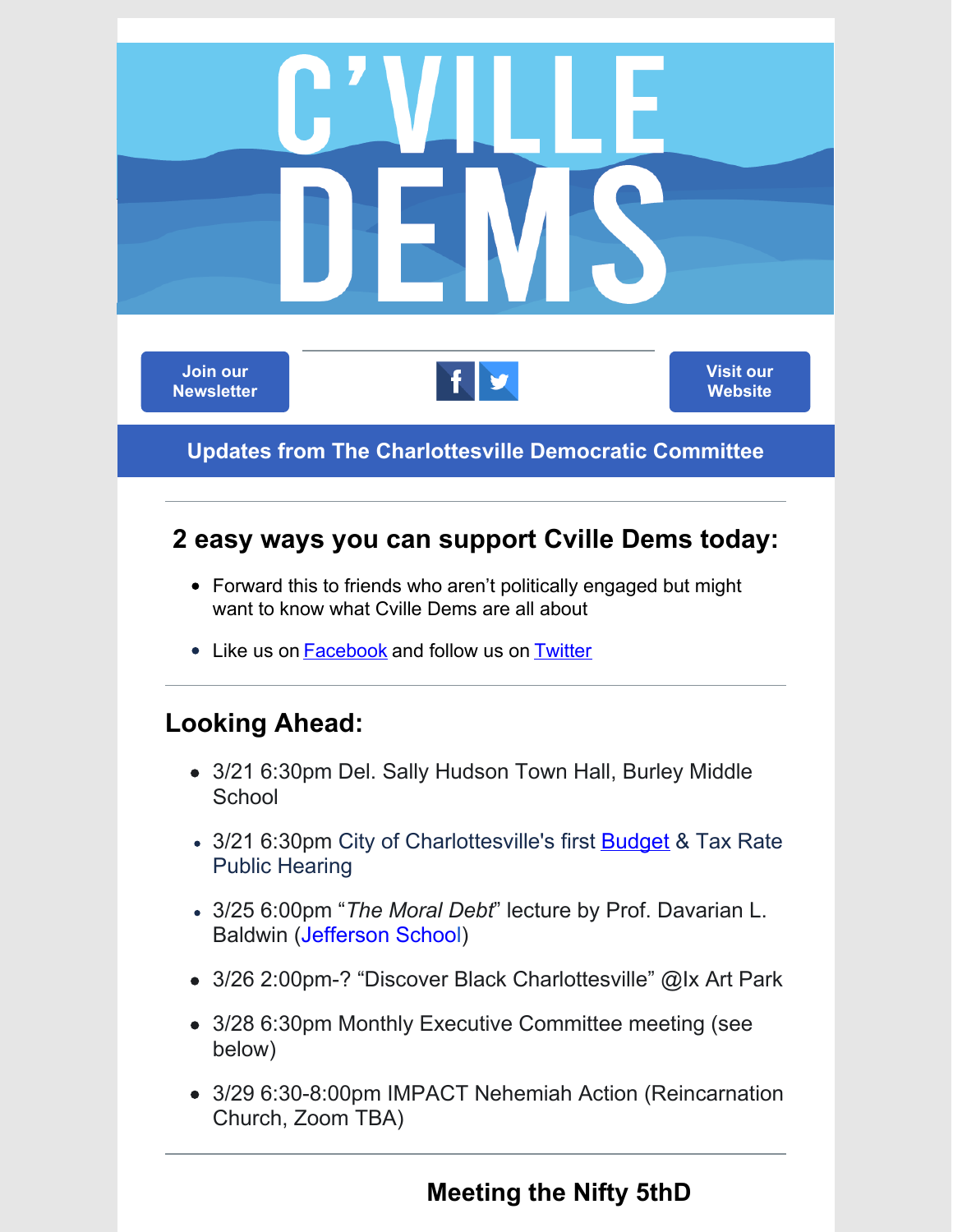

### **Candidates!**

The Albemarle County Dems co-hosted a March 15th Fifth District Candidates Forum with Josh Throneburg and Andy Parker that they're streaming on

Facebook in two chunks: Part1 and Part2. Make some popcorn, settle in, and meet the Candidates!

Dems elected to serve on the 5th Congressional District Committee are:

| Jackson Miller - Albemarle             |
|----------------------------------------|
| Lauren Whittington - Amelia            |
| Sam Soghor - Amherst                   |
| Casey Longenecker - Appomattox         |
| Jordan Miles - Buckingham              |
| Carter Elliott - Campbell              |
| Erin Monaghan - Charlottesville (City) |
| Paige Alvin - Cumberland               |
| Clomeniea Oliver - Danville (City)     |
| Helen Schoene - Fluvanna               |

Tina Winkler - Goochland Gary Schatz - Louisa Patricia Harper-Tunley -F-Lunenburg Branden Riley - Lynchburg (City) Melissa Hartman - Mecklenburg Lawrence Stopper - Nelson Thomas Crews - Nottoway Lashawn Farmer - Pittsylvania Michael Asip - Powhatan Pattie Cooper-Jones - Prince Edward

Congratulations to our own Erin Monaghan (reelected as Charlottesville representative) and all the winning CD5 Central Committee Members! Albemarle County's Jackson Miller, a new addition, is well known to local Democrats for his tireless campaign work.

# **The Passing of Virginia Germino**

As many of you have heard, Cville Dems recently lost our long-time friend and member Virginia Germino. This picture from the Stacy Abrams GOTV rally shows Virginia with her daughter Renata and granddaughters Arianna and Maya.



Some excerpts from her obituary: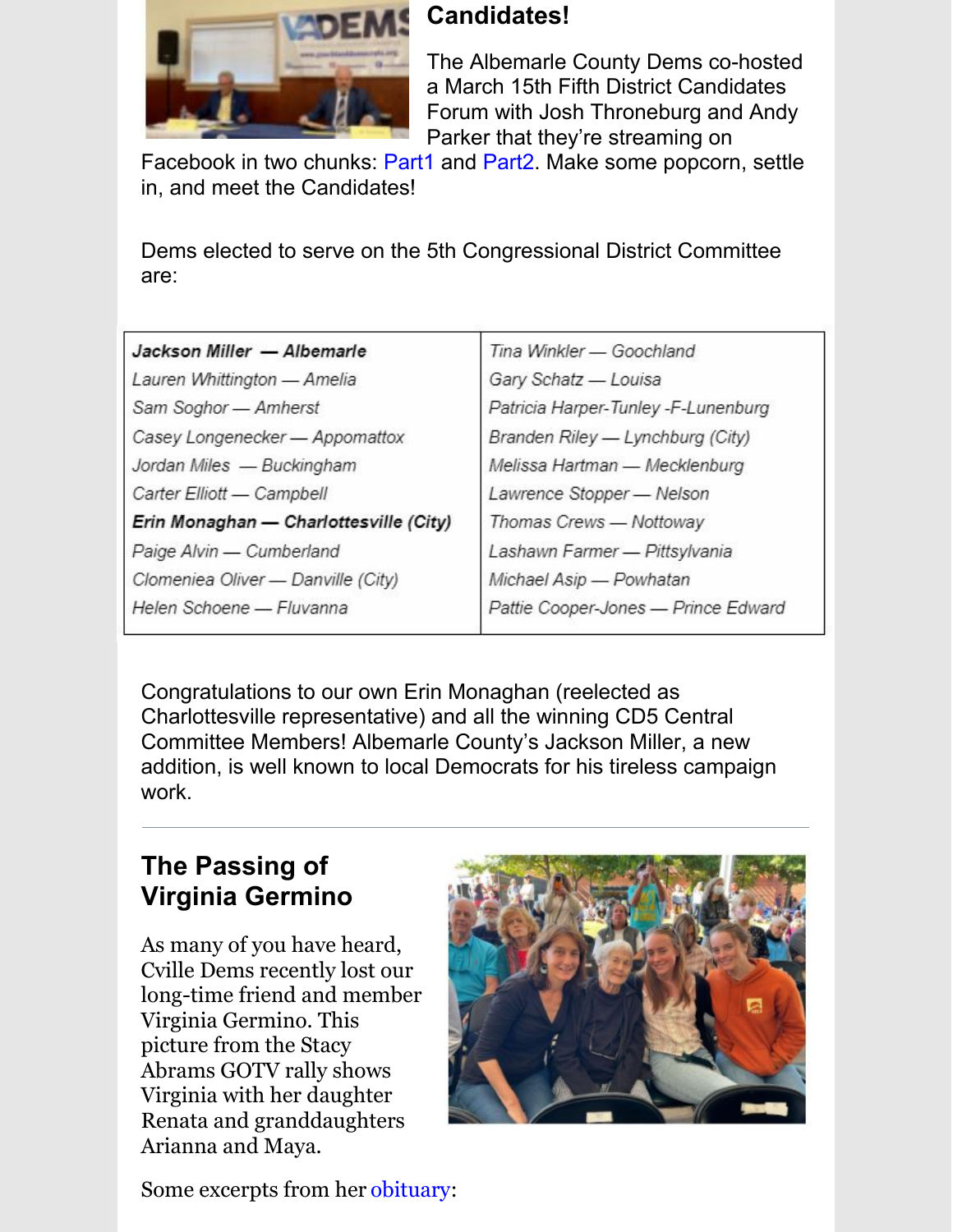*….Virginia was tender but fierce, devoted to justice and equality and the need to actually accomplish both. As a teenager at Duke in the 1950s, she used a petition to end the practice of maids from Durham having to make the beds daily for students in campus dormitories. Virginia said the privileged youth of Duke ought to be old enough to handle that task on their own. In 1968, Virginia settled with her family in Charlottesville, two years before the University of Virginia went coed and only a few years after public schools had desegregated. While raising five children, she fought for civil rights, taking stances some deemed controversial at the time, but are now simply the right thing to do. She joined Trinity Episcopal Church in 1969, and later, St. Paul's.*

*A longtime member of the City's Committee to select "Bridge Builders" for the Drewary Brown Memorial Bridge, Virginia initiated the idea for stories of the Bridge Builders and collaborated on writing and editing Bridge Builders 2001-2016, recounting the lives of the 37 people honored for crossing racial, economic, and social barriers to create a better Charlottesville. Virginia was instrumental in the decision by St. Paul's Memorial Church to sponsor a Vietnamese family of refugees in 1979 following the Vietnam War. She took the family of four into [her] household of seven… An active parent in making Charlottesville schools a welcoming place for all, regardless of gender, religion, or race, she joined with other parents to pioneer the Unitarian Co-op nursery school uniting the children in town. Virginia's reaction to a daughter being sent home from 3rd grade in the 1970s for wearing a pantsuit was to inform the school their dress code needed to change. And so it did… Virginia taught as a faculty instructor at the Darden Business School for many years… More than anything, she listened. To her children, their spouses, her grandchildren, to all those she loved. She loved her family and her enormous group of friends with all her heart. Her house was a hub, a homeplace to all…*

Suzanne Michels contributes this remembrance:

*At my first Cville Dems' meeting many years ago I knew very few folks. Virginia's big smile and invitation to sit by her drew me right in. She never passed up an opportunity to state her (wise) mind or to make folks laugh. Or to allow huge political signs on her property, looming strategically over the bypass.*

*Thank you, Virginia. You are missed!*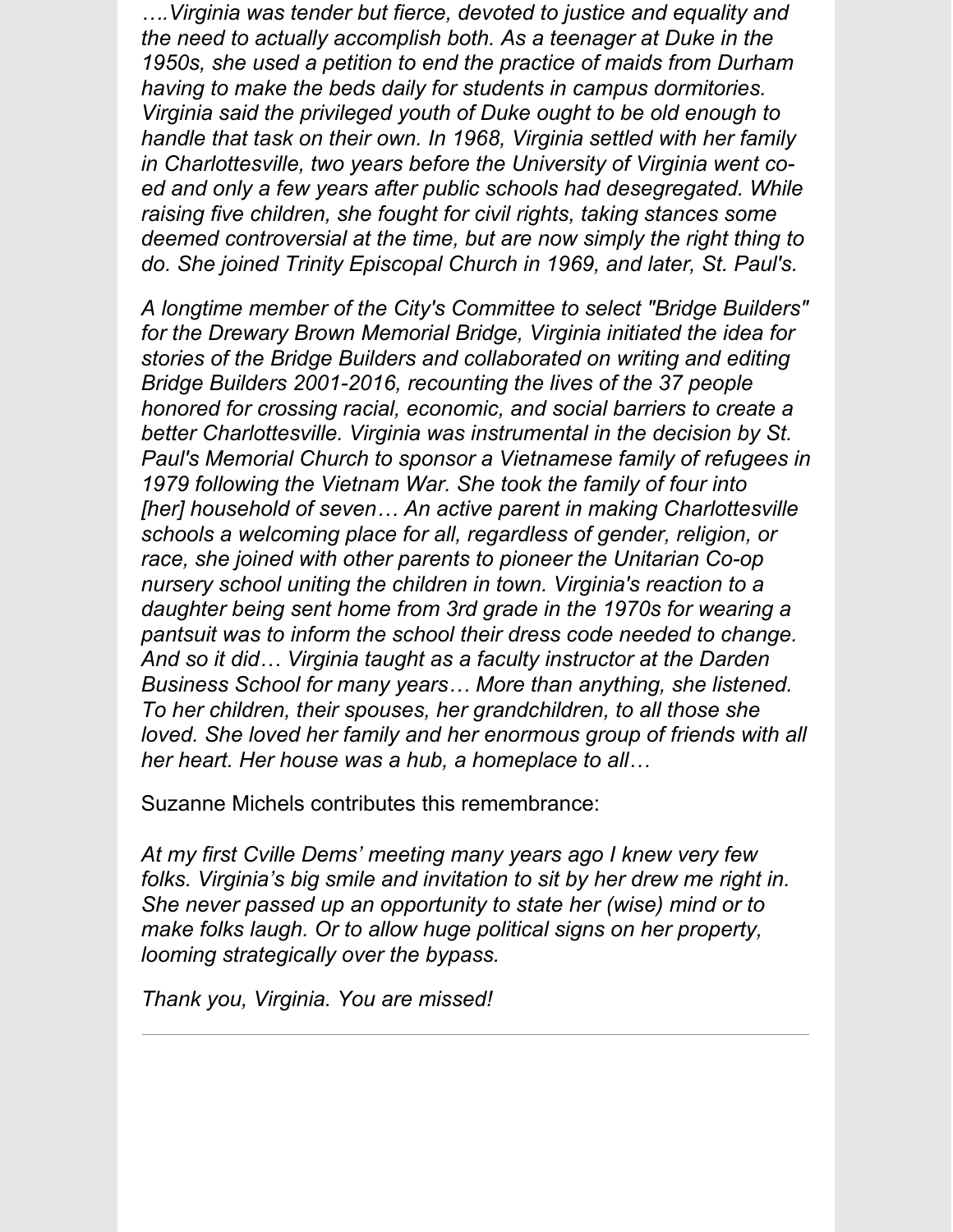



## **Help Us Reach Environmental Voters on Earth Day (Friday 4/22)!**

The "Political Fun" group has 3-4 possible events lined up; if we get a few more volunteers we can do great stuff! Pitch in to chat up prospective Dem voters and/or help

with kid-friendly activities (e.g. reading picture book stories, coloring, poster making). BONUS– we'll have opportunities to work with UVA Dems! Fun stuff, please join us!

Contact communications@cvilledems.org if you might be interested



Thanks to all the Dems who contributed to the Reparations Run/Walk fundraiser (we hit our \$1000 target!) benefiting Jefferson School African American Heritage Center, the local NAACP, Vinegar Hill Magazine, PHAR, We Code Too, African-American Teaching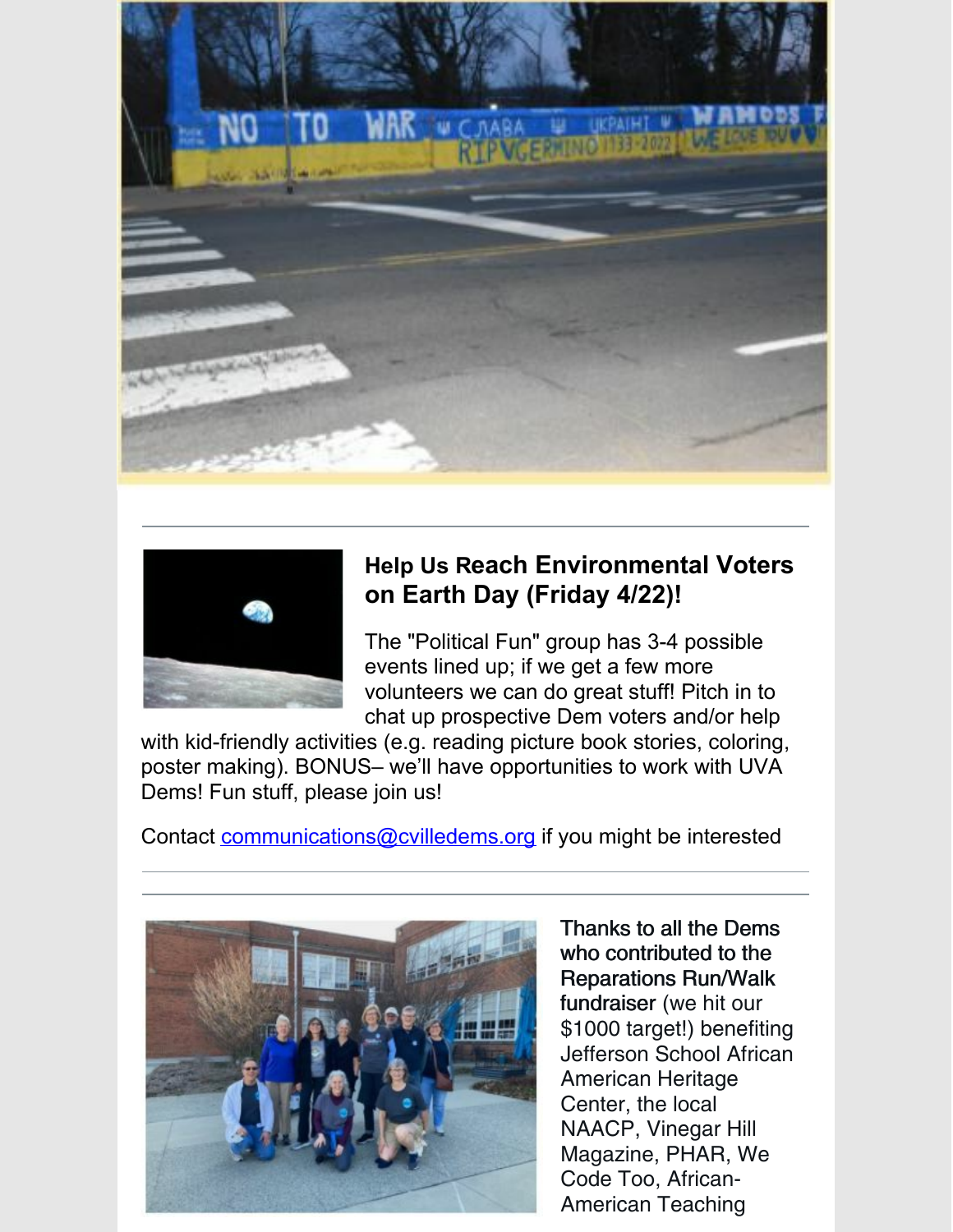Fellows, and JAMZ 101.3. Thanks also to all those who walked with us. Let us know if you have ideas for similar ways we can give back to the community.



**And now for something completely different…**

Only in America can you find so many angry conservatives claiming to love their country, while hating almost everyone in it.





## **Executive Committee Monthly Meeting (March 28, 6:30pm)**

All officers and Precinct Chairs are expected to attend, all Dems are welcome as well (request the Zoom link from Mary Ann Harris). The agenda includes the 2022-2023 Committee Budget, an update by Jim Nix on recent

state electoral law changes that will impact how Virginia conducts elections, and a discussion of environmental positions ahead of Earth Day.

# *Swords into Plowshares – Survey*

The Swords into Plowshares project is seeking community input on how Charlottesville might repurpose the bronze in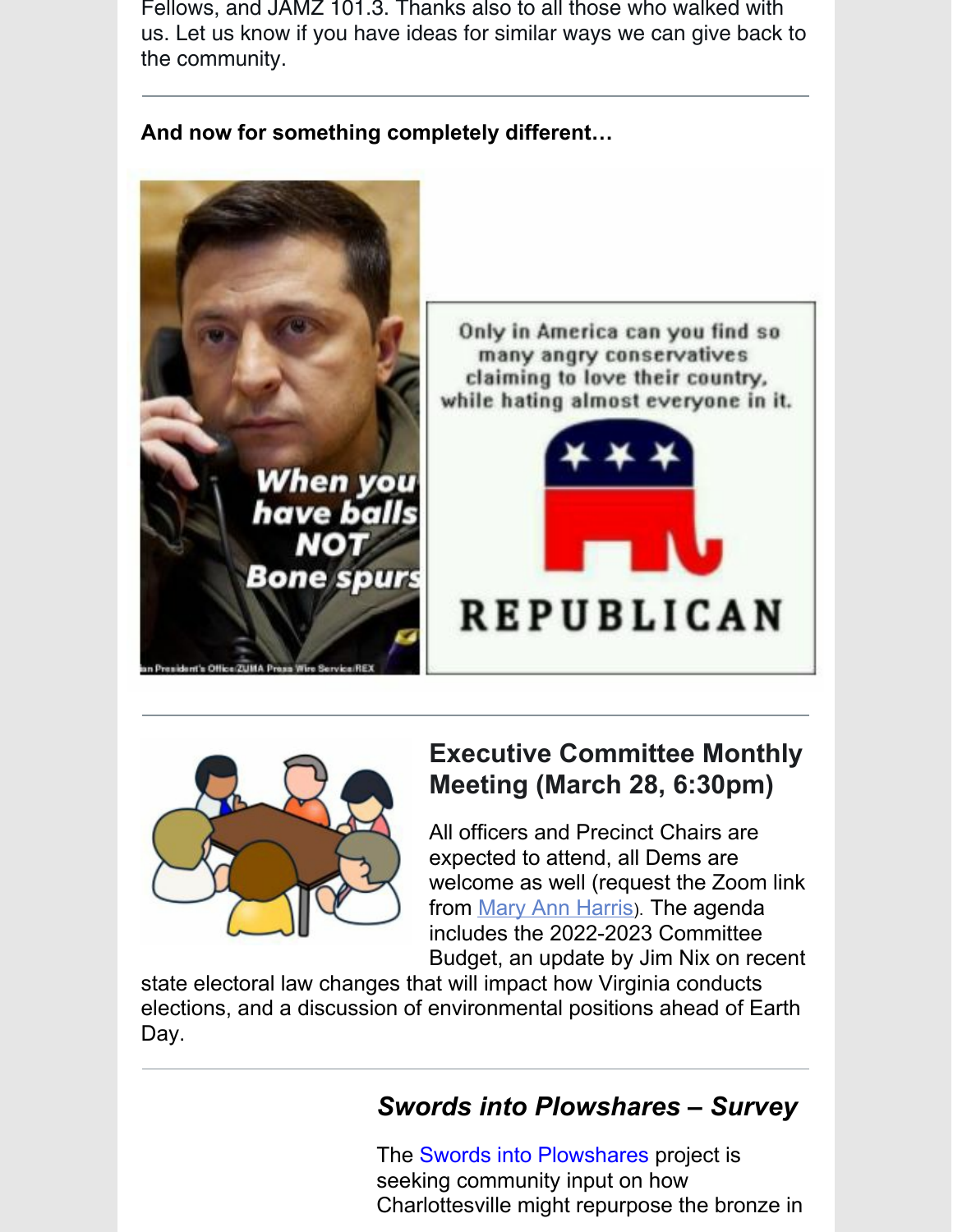

the Lee statue to create new works of public art. Please take a minute to take its survey here.



## **Preaching BEYOND the Choir** (Why electing Dems matters!)

"...it is just the latest betrayal of constituent interests by the man who supposedly represents them in Congress, Rep. Bob Good. Good voted against the \$1.5 trillion omnibus budget last week. The bill, which included money to try and save Ukraine, overwhelmingly

passed the U.S. House and Senate with big bipartisan majorities. The budget bill will bring tens of millions of dollars in federal funds to residents of Virginia's Fifth Congressional District, as well as aid to Ukrainians.

So forget about the prayers you offered for the victims of a Russian attack on a maternity hospital or the hordes huddled in subways to avoid the war crimes Putin commits daily. Good also voted not to fund programs for the people of his district who badly need financial support in a time of economic uncertainty.

This money that Good does not want our region to have is the product of political compromise that has eluded Congress for years. Not that Good would know anything about that… [Good] has spent his first 14 months in office fighting a full time culture war in behalf of gunmakers, abortion opponents and xenophobes."

*Daily Progress Editorial (March 13, 2022)*

A report from Virginia's new director of the Department of Environmental Quality backs Gov. Glenn Youngkin's view that a program to reduce carbon dioxide emissions is a carbon tax without benefit to consumers….Walton Shepherd, a senior staff attorney with the Natural Resources Defense Council in Virginia, said it's been transparent that the costs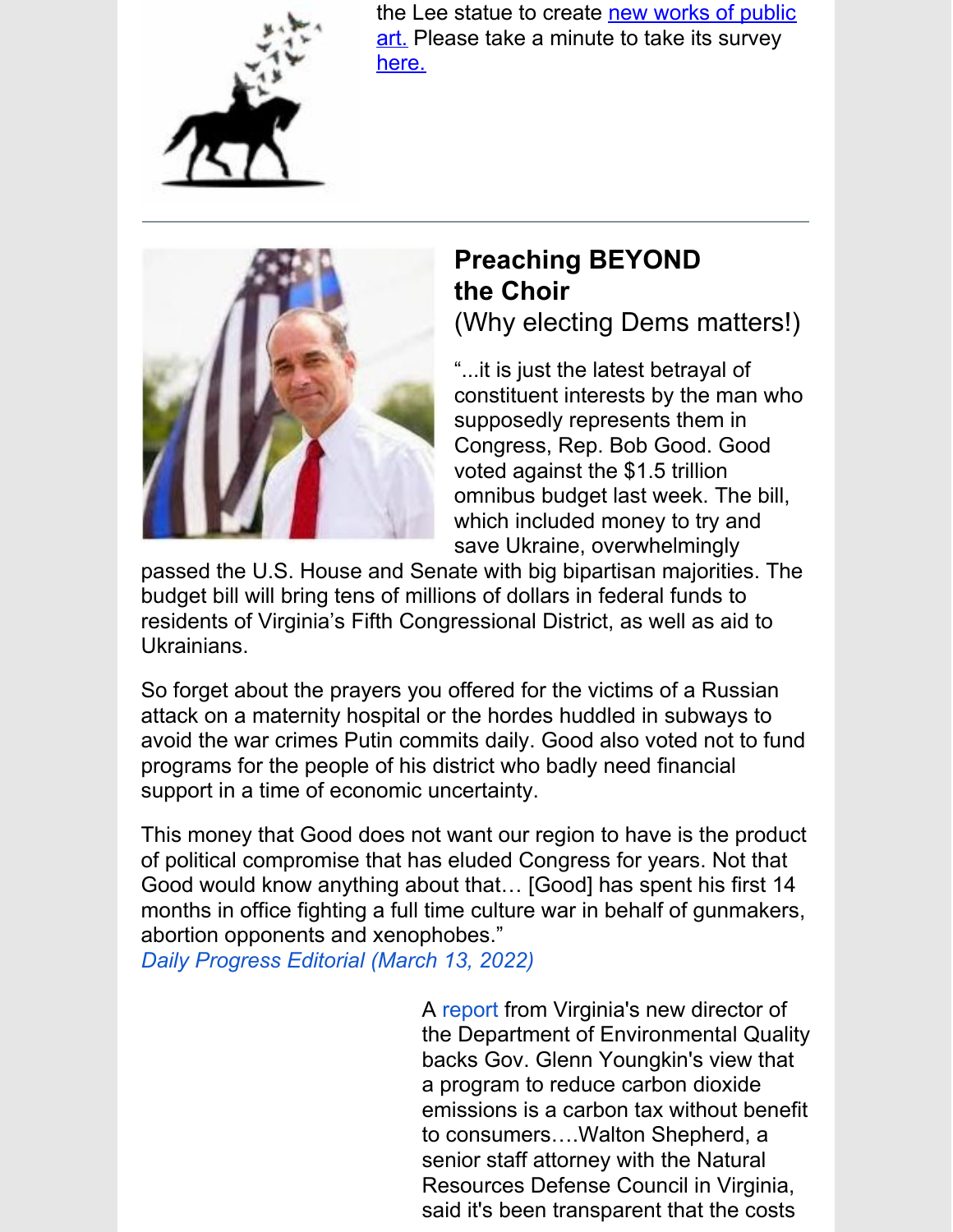

of RGGI [Regional Greenhouse Gas Initiative] are paid by consumers, but evidence from other states shows that [it] will result in lower overall costs by making electricity use more efficient and eliminating fuel costs of using fossil fuels to create electricity… Chris Bast, who was a deputy director at DEQ under Democratic former Gov. Ralph Northam, attacked the report on Twitter…"This 'report' is nothing more than policy laundering," Bast wrote. DEQ and its attorney "have spent years arguing how RGGI is NOT a carbon tax. The

Administration and political leadership have manufactured a report to push their policy preference. And laundered it through DEQ staff." *Daily Progress (March 16, 2022)*



*[The Board of the Virginia Association of School Superintendents] "urged Gov. Glenn Youngkin (R) to scrap the 'tip line' set up to let parents complain about teachers and principals and have asked him to stop his campaign against the teaching of "divisive" content in schools…. [its executive director said] a recent administration report that rooted out policies aimed at racial equity was*

*misguided and prepared without input from school districts around the state."*

*Washington Post (March 11, 2022)*



**Del. Sally Hudson (a member of the House Committee on Health, Welfare, and Institutions)** notes that "Some leaders in Richmond say the state has a big budget 'surplus', but I think that obscures just how far behind we are in health care." Examples:

In 2012, the US Department of Justice found Virginia in violation of the Americans with Disabilities Act for failing to provide adequate

services to Virginians with intellectual and developmental disabilities. Ten years later, we still have 13,000 residents waiting.

For nearly 20 years, Virginia has failed to fund minimum staffing standards for nursing homes, which now face critical shortages.